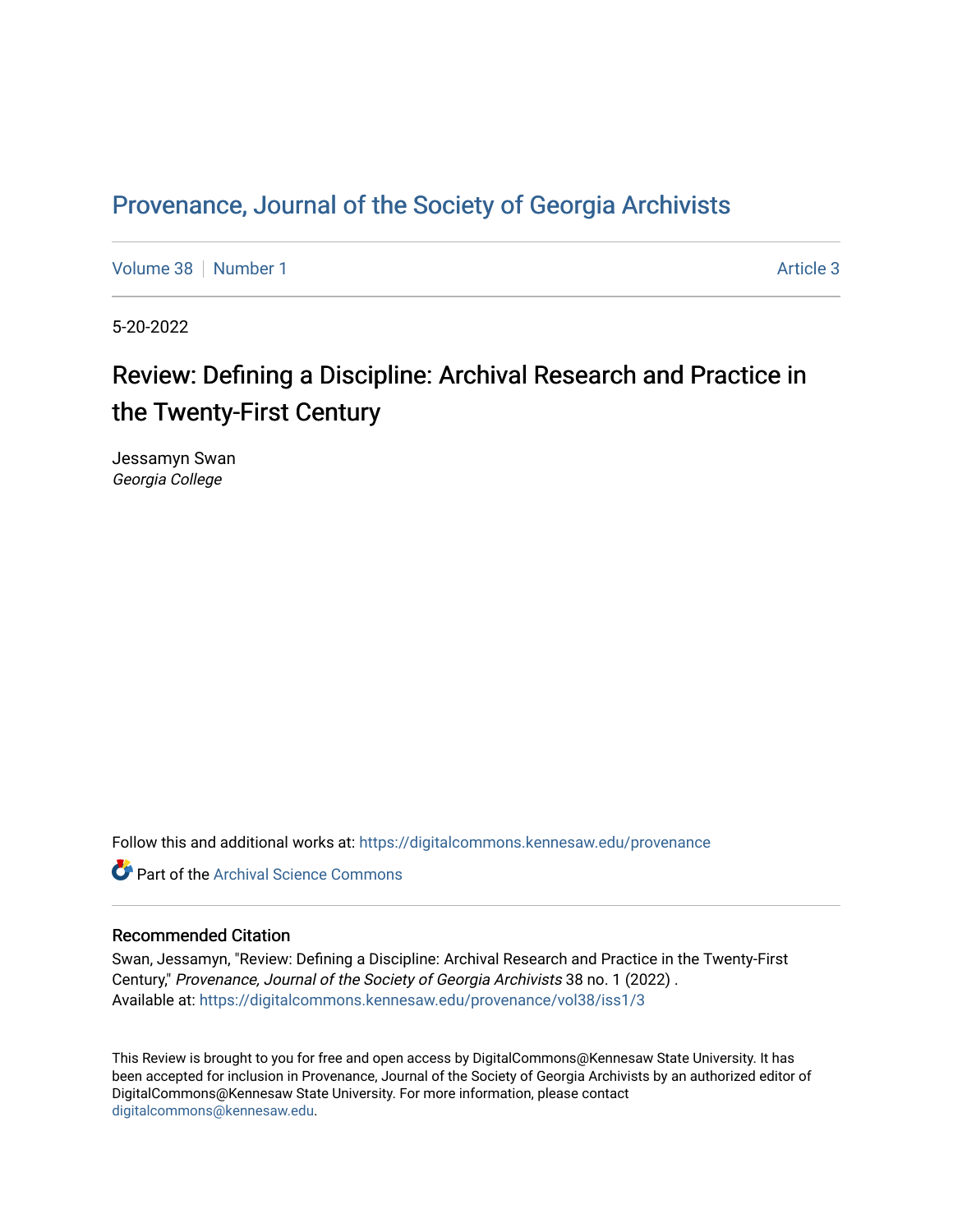*Defining a Discipline: Archival Research and Practice in the Twenty-First Century*. Edited by Jeanette A. Bastian and Elizabeth Yakel (Chicago: Society of American Archivists, 2020. 322 pp.)

*Defining a Discipline* is an essay collection that, according to editors Jeannette A Bastian and Elizabeth Yakel, "focuses on the themes that [Richard J.] Cox fostered throughout his career, thereby both recognizing and contributing to his vision."(xi) The 18 essays, contributed by Cox's colleagues and formal doctoral students, are grouped under four themes: (One) Accountability and Evidence; (Two) Ethics and Education; (Three) Archival History; and (Four) Memory. The essays are largely case studies which either illustrate, contextualize, or apply Cox's ideas. In each section, there is also a "commentary" essay, which reviews the main points of the other essays in the section and provides structure to the volume by noting explicitly how they all fit together. Both the pragmatic nature of the case studies as well as the commentary essays contribute to making this volume an excellent choice for graduate level archival studies courses: a feature which was likely a deliberate decision that, in and of itself, honors Cox's deep commitment to professionalizing the archives profession through higher education.

Most of the essays collected under theme one, "ignited by Richard Cox's insistence that we interpret accountability beyond a legal purview" (Caswell et al, 59) warn of how "social stratification about whose knowledge counts" can lead to a silenced voices through various "promotion[s] of 'facts' over meaning, (Wallace, 11)," and emphasize the need to analyze "contingencies that make the record trustworthy or evidentiary" (Duff and Sporn, 29). However, Duranti, who opens her discussion with a nod to Jenkinson, focuses on the problem of how the value of information is "no longer…determined by the authoritativeness or reliability of the source or the aggregation in which the information resides, but rather by the breadth of its circulation."(Duranti, 65) She argues that, in this post-truth era of rampant misinformation and disinformation, there is a great need to reinstate trust in the archive as an institution by coming up with ways to better document the provenance of electronic records. Though she acknowledges early on that official documentation can be falsified, doctored, or shaped to suit a particular narrative (as Wallace's case study of US war crimes in Vietnam illustrates), the current of her thought seems to run counter to that of the other essayists: where they seek to problematize the authority of those who traditionally create the documentary record, Duranti seeks to reinforce that authority. The contrast of ideas in this theme appear to illuminate a Janus-faced conception of both evidence and accountability that looms over postmodern archival practice. This is a contradiction that Macneil, in Theme Two, articulates directly when she observes that archivists have an "ethical obligation... [to help patrons navigate] the disjunction between the different understandings of records as reliable evidence of the past and as a partial—that is, incomplete and biased—construction of the future." (86)

Other essayists in Theme Two also grapple with this contradictory conception of evidence in many respects. Mattern's case study could be usefully discussed alongside Duranti's work, since it arguably details the transparency problems that can happen when there is too much trust in American institutions. To be more specific, Mattern performs a kind of postmortem on NARA's actions during the controversy surrounding Hilary Clinton's use of a private email server, revealing that NARA determines if a particular agency needs a formal records inspection by examining self-reports and self-assessments from the agencies under its purview. This essentially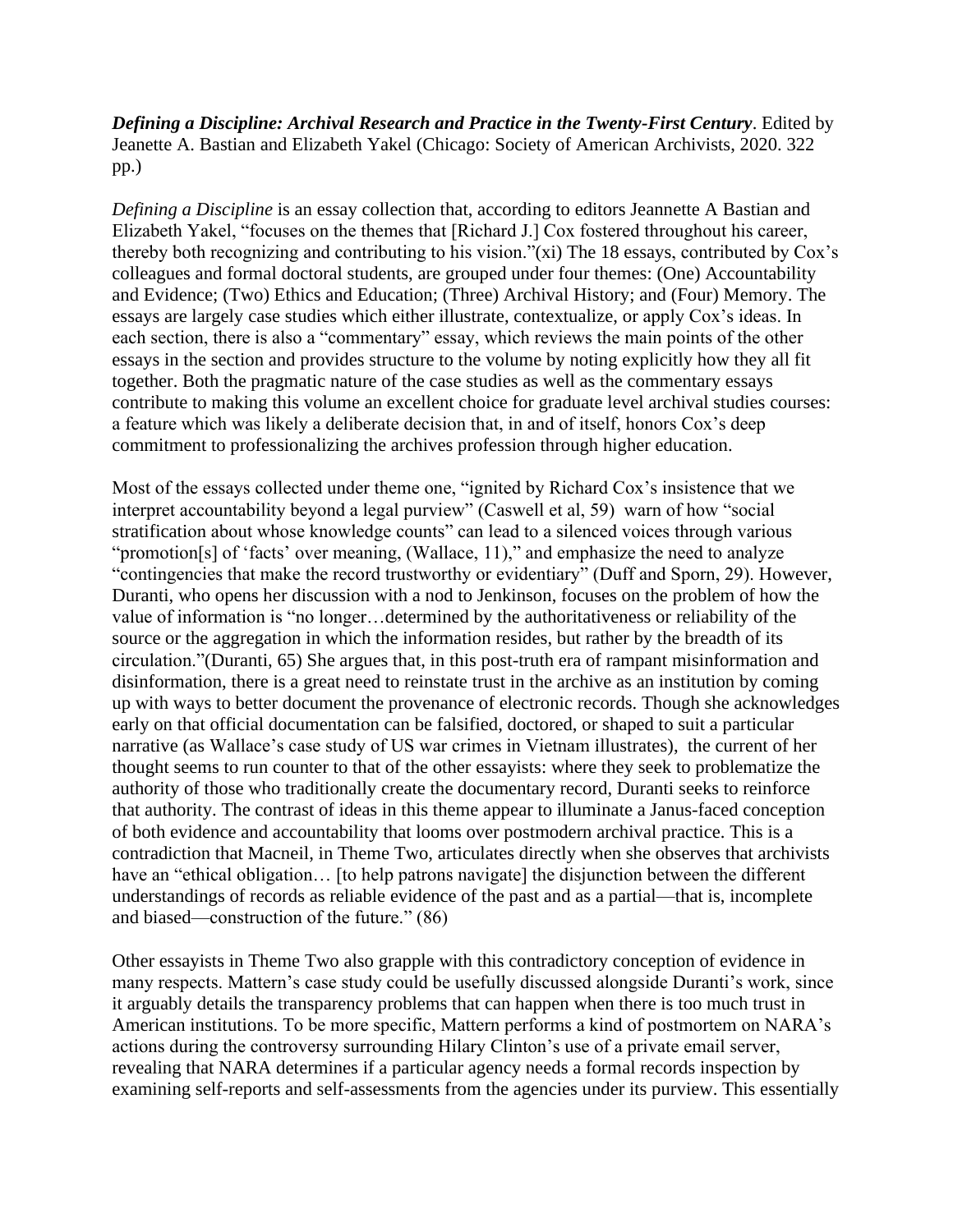means that NARA monitors legal compliance by asking agencies if they believe they are compliant: a revelation that highlights the importance of examining government records with a critical eye. The other two essays in Theme Two build on the work accomplished by this case study by providing concrete examples of how to critically engage with archival holdings and meaningfully recognize how various the potential meanings constructed from any given individual encounter with records can really be. MacNeil suggests that the concept of records as evidence is most useful when recognized as a metaphor, and understood alongside two other metaphors: archival fonds as texts constructed by a variety of authors, and records as narratives that are "closely linked to the formation of individual and social identity" (86). Gilliland and Carbone, in many ways, elaborate upon MacNeil's essay as they discuss the "fourth dimension of the records continuum: Pluralize" (126).They are interested in the way that "the archive and its individual contents change physically and intellectually as a result of handling, interpretation, and 'making,' and encounters with the archive," and how they themselves achieved this pluralization by designing UCLA graduate courses that engaged students with archival holdings in unique ways: including literally utilizing them in the creation of art installments.

Theme Three continues in this vein with Mattock's application of Mark Hatch's Makerspaces to a case study centered on the Paper Tiger Television archives. This essay is a weaker entry in comparison to others in the collection. She criticizes the way in which the Paper Tiger Television archives were processed. However, her critique appears to rest on an impractical conception of original order that is too literal.

More notable inclusions in Theme Three are works by Sinn and Galloway. Galloway gives a detailed case study of how the institution that she works at gradually embraced technology in order to more effectively manage records, even giving the names and brands of particular pieces of technology and discussing how her institution used them, and whether she found them effective tools or not. In contrast, Sinn's essay is very much a snapshot of the present, relating how the No Gun Ri has formed its own community archive—interestingly, in defiance of current recommendations for how archivists should be enabling communities to create their records.

Additional, thought-provoking encounters with communities are explored in Theme Four. Alcala relates how videographers documenting fiesta's in el rancho act as primary sources of the city's documentary history, shaping it by accepting requests from their subjects that are meant to ensure the communications are optimized for sharing with diasporic members. Sutherland details how the inability of slaves to own property prior to the civil war has continued reverberations today, often resulting in African American families losing land that they have lived on for over a century. Bastian's contribution to Theme Four in some ways explains the significance of Alcala and Sutherland's case studies in more detail. Bastian discusses on the relationship between memory and archives and the way that memory is collectively, not individually determined, in the archive since "one of the tasks of archivists is to turn cultural memory into national narrative." She concludes, much in the same vein as MacNeil and Gilliland and Carbone, that memory is both "process and product" of processing activities.

The final essay in the collection—written by O'Toole, who co-authored *Understanding Archives and Manuscripts* with Richard J. Cox—ties together all the essays that came before it by tracing